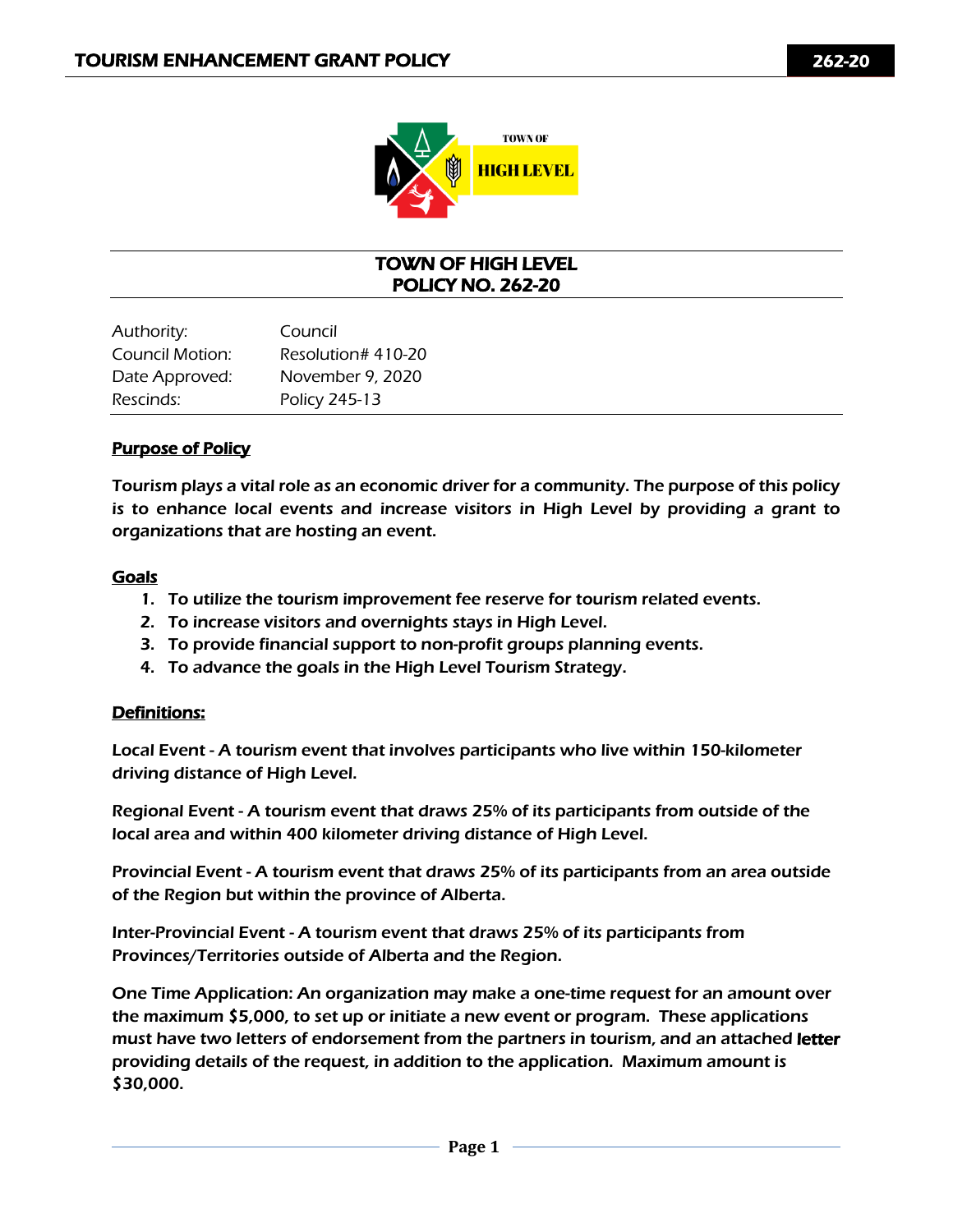### General Provisions

- 1. The grant program is established to encourage partnerships with local non-profit organizations to enhance and increase visitors for tourism related events.
- 2. Applications will be accepted continuously throughout the year with decision deadlines within two weeks following the intake dates of Jan 31, April 30, July 15, and Oct 15.
- 3. Administration will review all grant applications as the applications are submitted. Recommendations will be brought to Council within two weeks of each intake date. Monies are distributed on a first come first serve basis, through Council resolution.
- 4. An applicant must be a local non-profit organization.
- 5. An authorized member of the executive board member of the organization must endorse applications.
- 6. In considering an application, administration will provide results from the matrix, and in addition, there will be consideration for the following:
	- The benefit to the community;
	- The ability to draw visitors to the community;
	- The scope of the event (taking into consideration the number of participants, event duration and distance of travel);
	- The feasibility of the event;
	- The existing budget; and
	- Events that maybe exclusive to public participation.
- 7. In accordance with Policy 235-11 Corporate Advertising Policy, under "Restrictions for Advertising " the Town will not grant funding for initiatives that would prove detrimental to the Town's image.
- 8. All submissions must be completed in writing and include all required supplementary documentation including a budget. Additional information in support of the project may be requested.
- 9. All event advertising must include the "Partners in Tourism" logos. These logos must all be displayed during the event and included in any materials distributed to participants.
- 10. When booking group hotel rooms for participants of the event, the organization must attempt to use the Partners in Tourism properties first.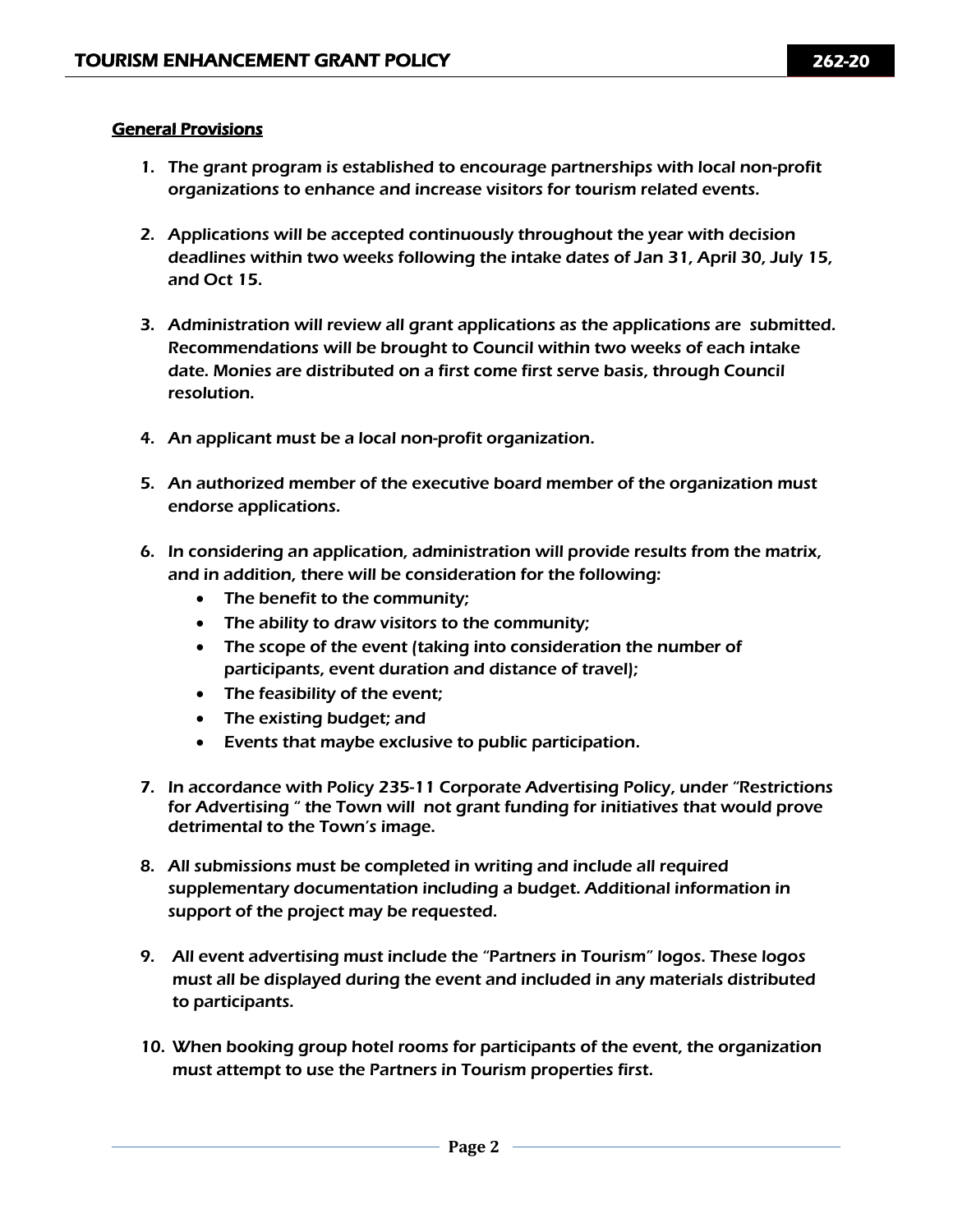11. Any organization that receives funding through this grant program is required to submit a wrap up report and financial report within 60 days after the event is completed. A post-event report form will be provided for organizations to complete and return. All sections must be completed as best as possible. If reports are not completed and returned on time, it may affect future application decisions.

## Funding Amount Guidelines

The funding amount guidelines are determined using the matrix below. Points are calculated based on participation (number of participants in the activity), duration (the time length of the event), and distance (residential location of the visitors as per the definitions).

| <b>SCOPE</b>            | <b>POINTS</b>  |
|-------------------------|----------------|
| Participation           |                |
| $1 - 49$                |                |
| 50-99                   | 2              |
| 100-199                 | 3              |
| $200 +$                 | $\overline{4}$ |
| <b>Duration</b>         |                |
| $6 + hours/day$         | 1              |
| 2 day event             | $\overline{2}$ |
| 3 day event             | 3              |
| $4 + day$ event         | $\overline{4}$ |
| <b>Distance</b>         |                |
| Local                   | 1              |
| Regional                | $\overline{2}$ |
| Provincial              | 3              |
| <b>Inter-Provincial</b> | 4              |

| Duration      |  | <b>Minimum Points</b> | Grant        |
|---------------|--|-----------------------|--------------|
| 6 + hours/day |  |                       | Up to \$500  |
| 2 day event   |  |                       | Up to \$1000 |
| 3 day event   |  |                       | Up to \$3000 |
| 4 + day event |  |                       | Up to \$5000 |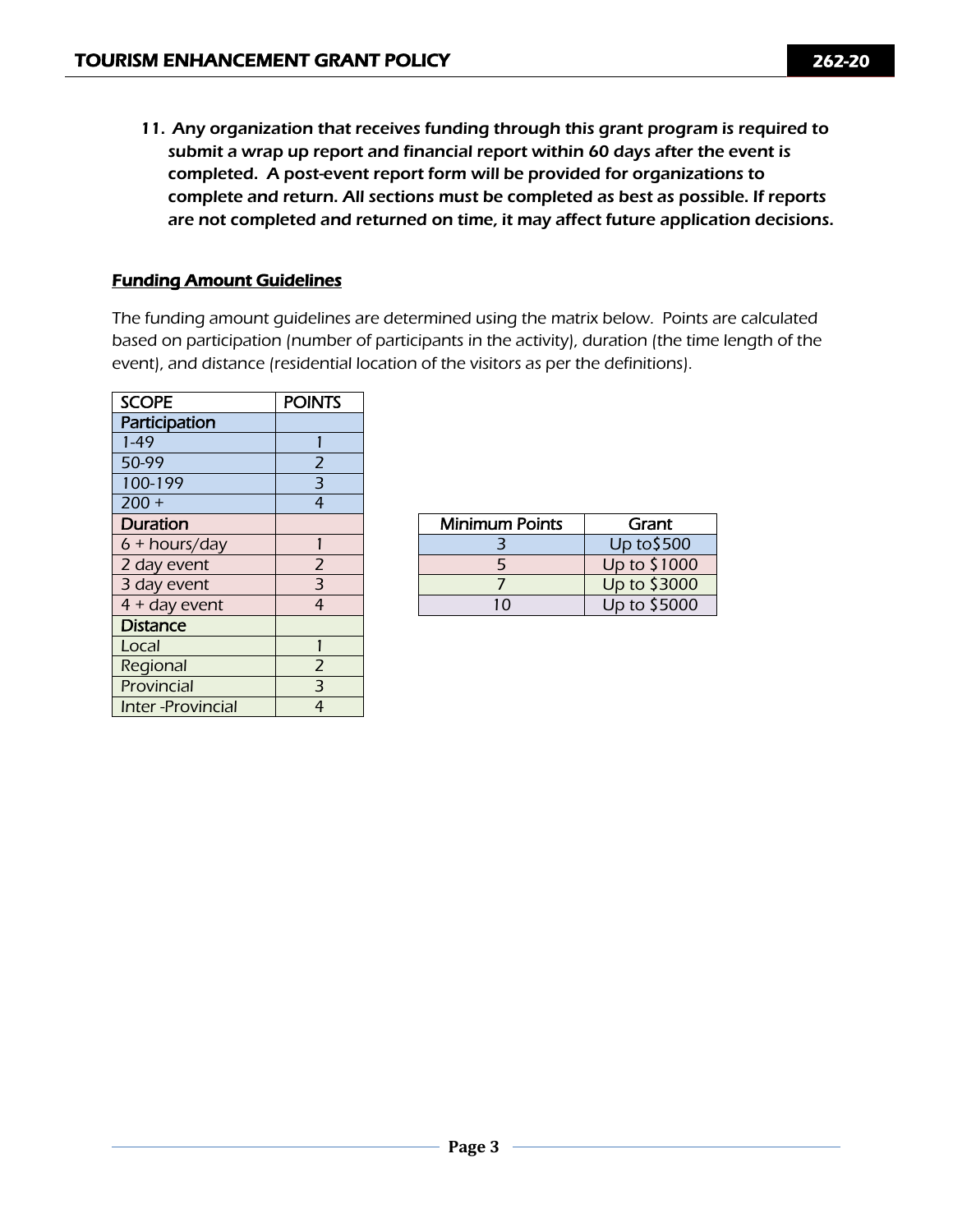

## **Tourism Enhancement**

Grant Application Policy #262-20

Intakes are Jan 31, April 30, July 15 and Oct 15, on a first come first served basis, with funds to be spent within the current year by Dec 31. Grants range from \$500 - \$5,000, depending on the point system, based on number of attendees, and geographical coverage. An organization may make a one-time request for an amount over the maximum \$5,000, to set up or initiate a new event or program. These applications must have two letters of endorsement from the partners in tourism, and an attached letter providing details of the request, in addition to the application. Maximum amount is \$30,000.

#### **Organization Information**

| <b>Date</b>                                         |                         |                        |                                          |  |  |
|-----------------------------------------------------|-------------------------|------------------------|------------------------------------------|--|--|
| <b>Name of Organization</b>                         |                         |                        | <b>Email Address</b>                     |  |  |
|                                                     |                         |                        |                                          |  |  |
| <b>Contact Person</b>                               |                         |                        | <b>Position</b>                          |  |  |
|                                                     |                         |                        |                                          |  |  |
| <b>Address</b>                                      |                         |                        | <b>Phone Number</b>                      |  |  |
| Address:<br>City/Town:<br>Province:<br>Postal Code: |                         |                        | Main Line:<br>Cell Phone:<br>Fax Number: |  |  |
| <b>Event Information</b>                            |                         |                        |                                          |  |  |
| <b>Name of Event</b>                                |                         |                        |                                          |  |  |
|                                                     |                         |                        |                                          |  |  |
| <b>Street Address or Legal Description</b>          |                         |                        | <b>Registered Holder of Land Title</b>   |  |  |
|                                                     |                         |                        |                                          |  |  |
| <b>Dates of Event</b>                               |                         | <b>Length of event</b> | <b>Total Cost of Event</b>               |  |  |
|                                                     |                         |                        | \$                                       |  |  |
| <b>First time event?</b>                            | $\Box$ No<br>$\Box$ Yes |                        | <b>Number of Anticipated Attendees</b>   |  |  |
| <b>Summary of Event</b>                             |                         |                        |                                          |  |  |
|                                                     |                         |                        |                                          |  |  |
| <b>Benefit to the Community</b>                     |                         |                        |                                          |  |  |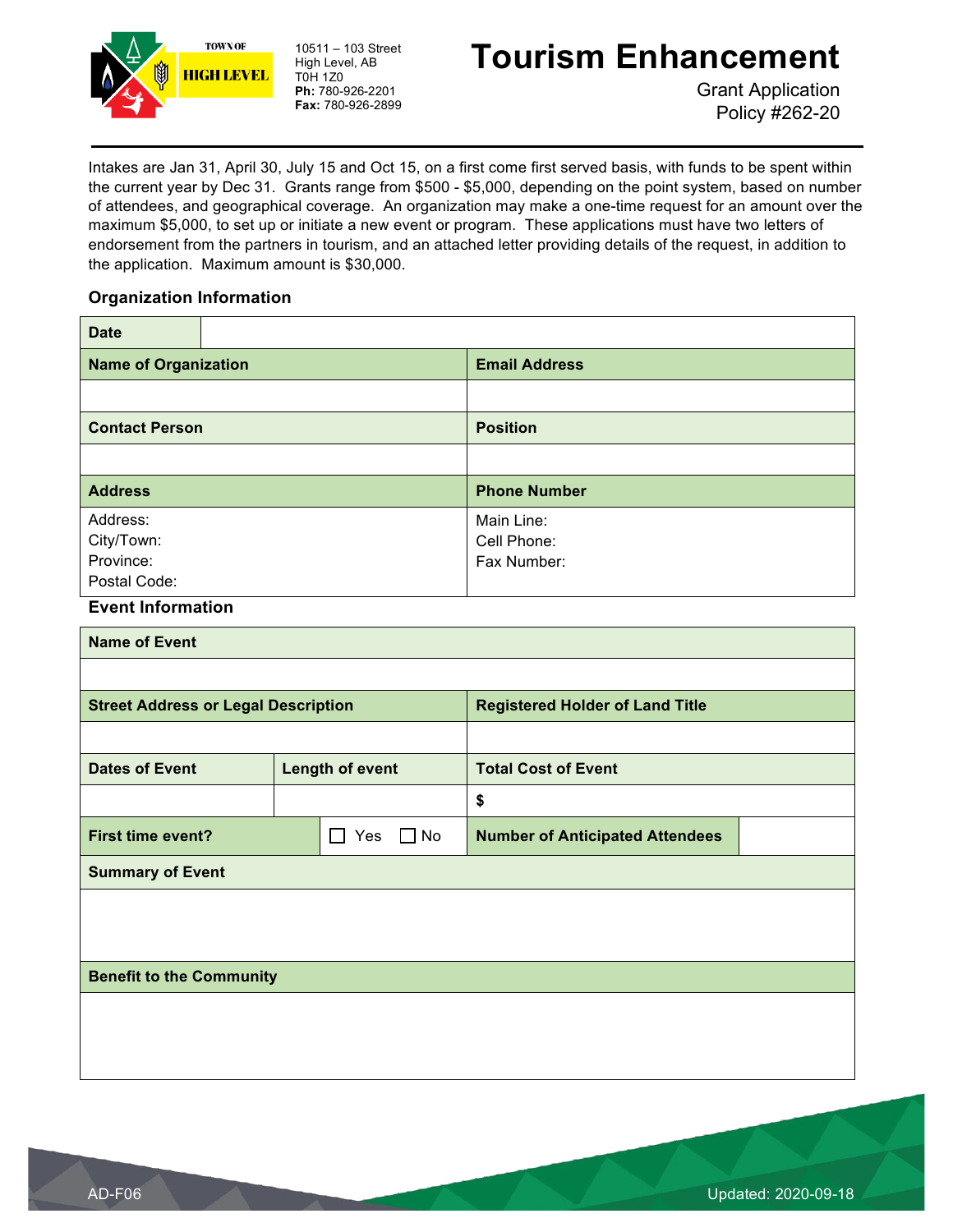

## **Tourism Enhancement**

Grant Application Policy #262-20

#### **Please complete the following checklist, and include the supporting documentation:**

Event budget: Provide a budget with anticipated revenues and expenditures. You may attach quotes  $\Box$ and sources of estimates if available.  $\Box$ Local non-profit organization: Provide proof of non-profit status.

**\****Please Note\* Applications must be submitted a minimum of 30 days prior to the event. Post event reports must be submitted a maximum 60 days after the event.*

#### **Post Event Report**

As per the Tourism Enhancement Grant Policy 262-20, any organization that receives funding is required to submit a post-event report that summarizes their event and how the funds were utilized.

| <b>Number of Participants/Spectators</b>             |                         |
|------------------------------------------------------|-------------------------|
| Future Events: will you be hosting this event again? | Yes $\Box$ No<br>$\Box$ |
| How will you enhance future events?                  |                         |
|                                                      |                         |
|                                                      |                         |
|                                                      |                         |
|                                                      |                         |
| How can the Town better support your event?          |                         |
|                                                      |                         |
|                                                      |                         |
|                                                      |                         |
|                                                      |                         |
| <b>General Comments</b>                              |                         |
|                                                      |                         |
|                                                      |                         |
|                                                      |                         |
|                                                      |                         |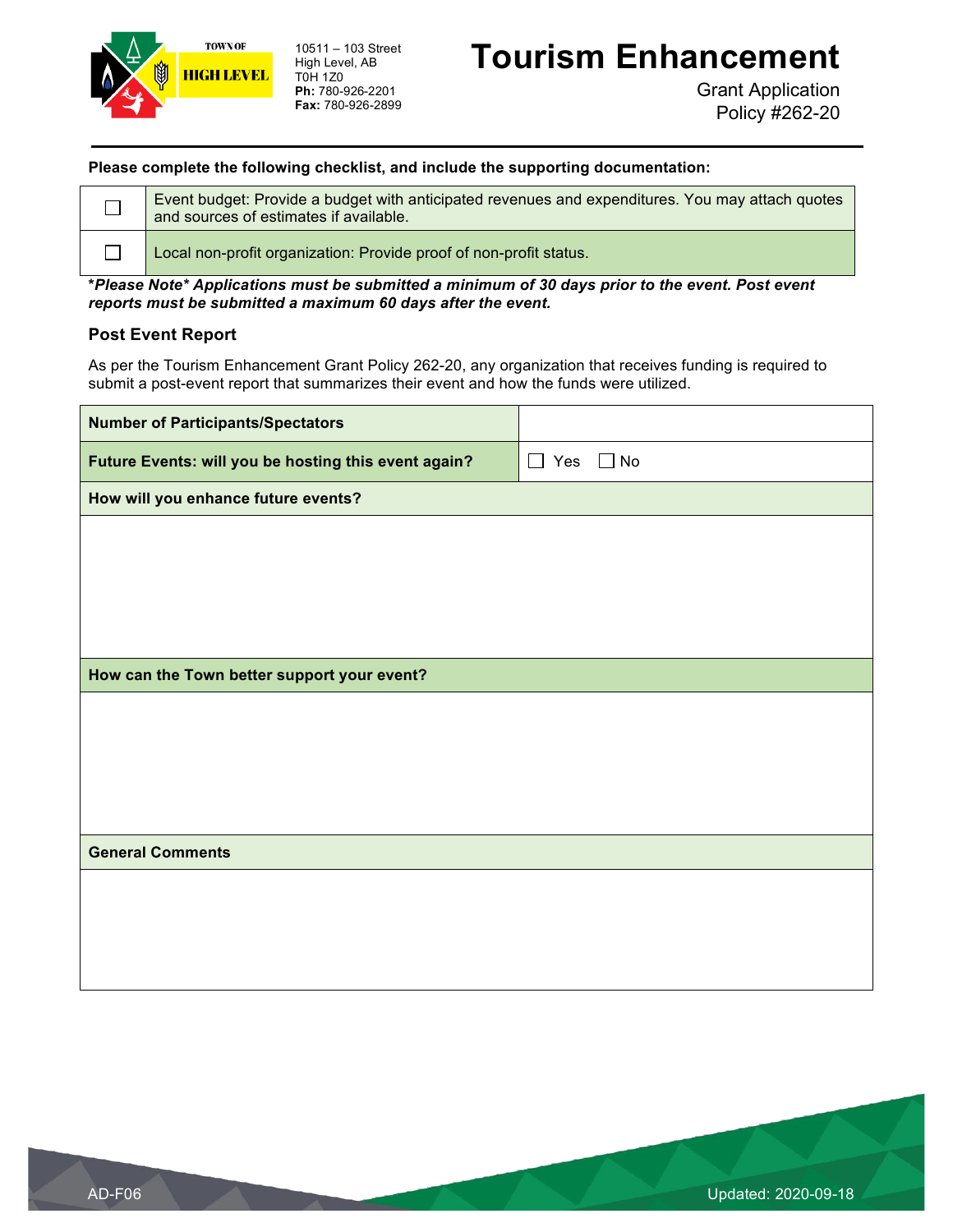

## **Tourism Enhancement**

Grant Application Policy #262-20

| <b>Event Budget - Be sure to include how the grant money was used</b><br>Item | <b>Revenue</b>  | <b>Notes</b> |
|-------------------------------------------------------------------------------|-----------------|--------------|
|                                                                               |                 |              |
|                                                                               |                 |              |
|                                                                               |                 |              |
|                                                                               |                 |              |
|                                                                               |                 |              |
|                                                                               |                 |              |
| <b>Subtotal</b>                                                               |                 |              |
|                                                                               | <b>Expenses</b> |              |
|                                                                               |                 |              |
|                                                                               |                 |              |
|                                                                               |                 |              |
|                                                                               |                 |              |
|                                                                               |                 |              |
|                                                                               |                 |              |
| <b>Subtotal</b>                                                               |                 |              |

(If you require more space to complete any of the sections, please use a separate piece of paper and attach it to this report)

| Post Event Reports must be submitted 60 days | Director of Community Services    |
|----------------------------------------------|-----------------------------------|
| after the event                              | <b>Email:</b> dcs@highlevel.ca    |
|                                              | Mailing Address: 10511-103 Street |
| Completed reports can be submitted to:       | High Level AB, T0H 1Z0            |

Personal information on this form is collected in accordance with Section 33(c) of the Freedom of Information and Protection of Privacy (FOIP) Act and will be solely used for the stated purpose. If you have any questions about the collection, use, or disclosure of this information, please contact the Municipal Clerk at 780-821-4008.

**Total**